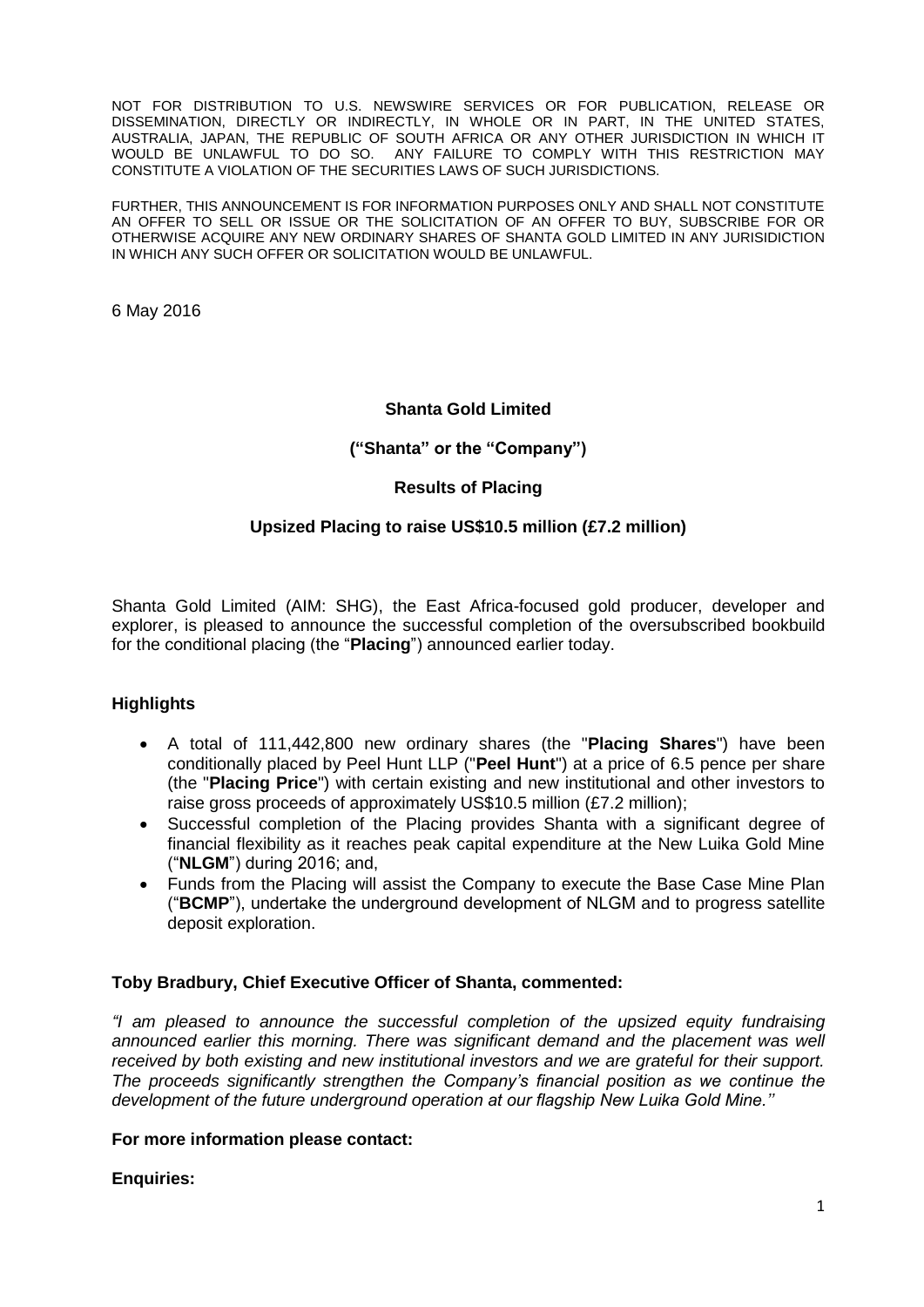# **Shanta Gold Limited**

Toby Bradbury (CEO) Mark Rosslee (CFO) Eric Zurrin

+255 (0) 22 292 5148

| <b>Financial Adviser, Nominated Adviser and Broker</b>     |                       |
|------------------------------------------------------------|-----------------------|
| Peel Hunt LLP                                              |                       |
| Matthew Armitt / Ross Allister / Chris Burrows (Corporate) | $+44(0)2074188900$    |
| Sohail Akbar (ECM Syndicate)                               | +44 (0) 20 7418 8642  |
| <b>Financial Public Relations</b>                          |                       |
| <b>Tavistock</b>                                           |                       |
| Emily Fenton / Jos Simson                                  | +44 (0) 20 79 20 3150 |

## **About Shanta Gold Limited**

Shanta is an East Africa-focused gold producer, developer and explorer. It currently has defined ore resources on the New Luika and Singida projects in Tanzania and holds exploration licences over a number of additional properties in the country. Shanta's flagship New Luika Gold Mine commenced production in 2012 and produced 81,873 ounces in 2015. The Company has been admitted to trading on London's AIM. For further information please visit: www.Shantagold.com.

# **The Placing**

The Company has received firm commitments from investors to raise gross proceeds of approximately US\$10.5 million (£7.2 million) through the Placing of 111,442,800 Placing Shares at a price of 6.5 pence per share. The Placing Price represents a discount of approximately 13.3 per cent. to the closing mid-market price per share on 5 May 2016, the latest practicable date prior to the date of this announcement.

Following Admission, the Placing Shares will represent approximately 19.2 per cent. of the Company's Enlarged Share Capital of 580,220,283 Ordinary Shares.

The Placing is conditional, among other things, on the passing of a written resolution of the convertible loan note holders to amend the terms of the convertible loan notes (the "**Written Resolution**") as further detailed below and on admission of the Placing Shares to trading on AIM. Shareholder approval for the Placing is not required under Shanta's articles of association.

Subject to the passing of the Written Resolution, application will be made to London Stock Exchange plc ("**LSE**") for the Placing Shares to be admitted to trading on AIM, the market owned and operated by the LSE ("**AIM**"), ("**Admission**"). It is currently expected that Admission will take place at 8.00 am on 13 May 2016 (or such later date as may be agreed between the Company and Peel Hunt, provided that such date is no later than the Long Stop Date).

The Placing Shares will be, when issued, credited as fully paid and will rank pari passu in all respects with the existing ordinary shares including the right to receive all dividends and other distributions declared, made or paid after their date of issue.

As a result of the Placing and in accordance with the terms and conditions of the Notes, an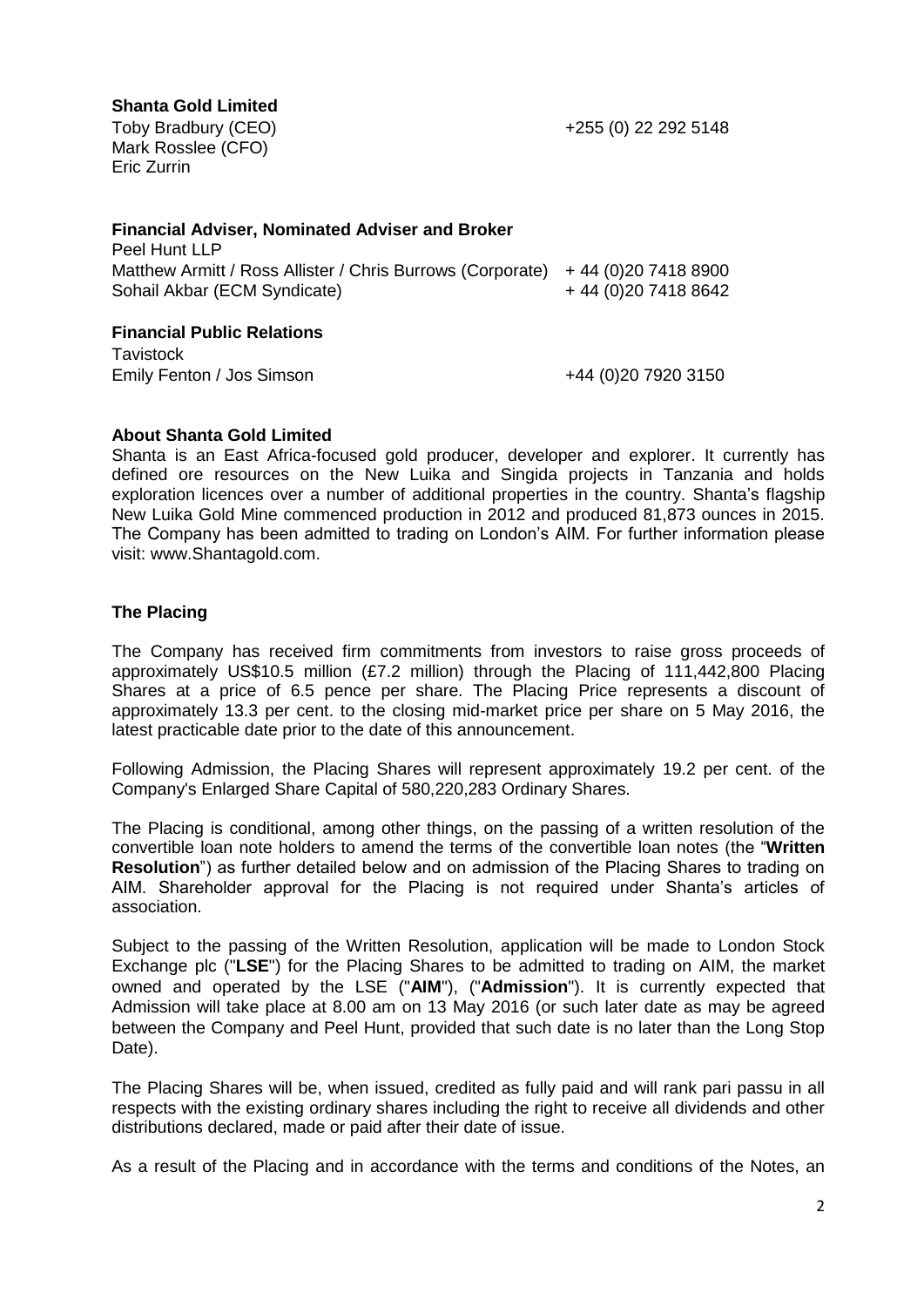adjustment is required to be made to the conversion price. With effect from the passing of the Written Resolution, the conversion price will be adjusted from 27.95 pence to 27.23 pence.

Unless otherwise defined, capitalised terms used in this announcement have the same meaning as set out in the Placing announcement issued by the Company earlier today.

### **Related Party Transaction**

Odey Asset Management LLP ("**Odey**") currently has a shareholding of 109,458,591 Ordinary Shares representing approximately 23.3 per cent. of the Company's existing share capital. Accordingly, Odey is therefore considered a related party of the Company and Odey's participation for 26,746,272 Placing Shares under the Placing is considered a related party transaction under the AIM Rules. The directors consider, having consulted with Peel Hunt, the Company's nominated adviser, that the terms of Odey's participation in the Placing is fair and reasonable insofar as the shareholders of the Company are concerned.

## IMPORTANT NOTICE

Neither the contents of the Company's website nor the contents of any website accessible from hyperlinks on the Company's website (or any other website) is incorporated into, or forms part of, this announcement.

This announcement does not constitute, or form part of, a prospectus relating to Shanta Gold Limited (the "**Company**"), nor does it constitute or contain any invitation or offer to any person, or any public offer, to subscribe for, purchase or otherwise acquire any shares in the Company or advise persons to do so in any jurisdiction, nor shall it, or any part of it form the basis of or be relied on in connection with any contract or as an inducement to enter into any contract or commitment with the Company.

The content of this announcement has not been approved by an authorised person within the meaning of the Financial Services and Markets Act 2000 ("**FSMA**").

This announcement is not for publication or distribution, directly or indirectly, in or into the United States of America. This announcement is not an offer of securities for sale into the United States. The securities referred to herein have not been and will not be registered under the U.S. Securities Act of 1933, as amended (the "**Securities Act**"), and may not be offered or sold in the United States, except pursuant to an applicable exemption from registration. No public offering of securities is being made in the United States.

This announcement is not for release, publication or distribution, directly or indirectly, in or into the United States, Australia, Canada, the Republic of South Africa, Japan or any jurisdiction where to do so might constitute a violation of local securities laws or regulations (a "Prohibited Jurisdiction"). This announcement and the information contained herein are not for release, publication or distribution, directly or indirectly, to persons in a Prohibited Jurisdiction unless permitted pursuant to an exemption under the relevant local law or regulation in any such jurisdiction. This announcement has been issued by and is the sole responsibility of the Company.

Peel Hunt is acting solely as nominated adviser and broker exclusively for the Company and no one else in connection with the contents of this announcement and will not regard any other person (whether or not a recipient of this announcement) as its client in relation to the contents of this announcement nor will it be responsible to anyone other than the Company for providing the protections afforded to its clients or for providing advice in relation to the